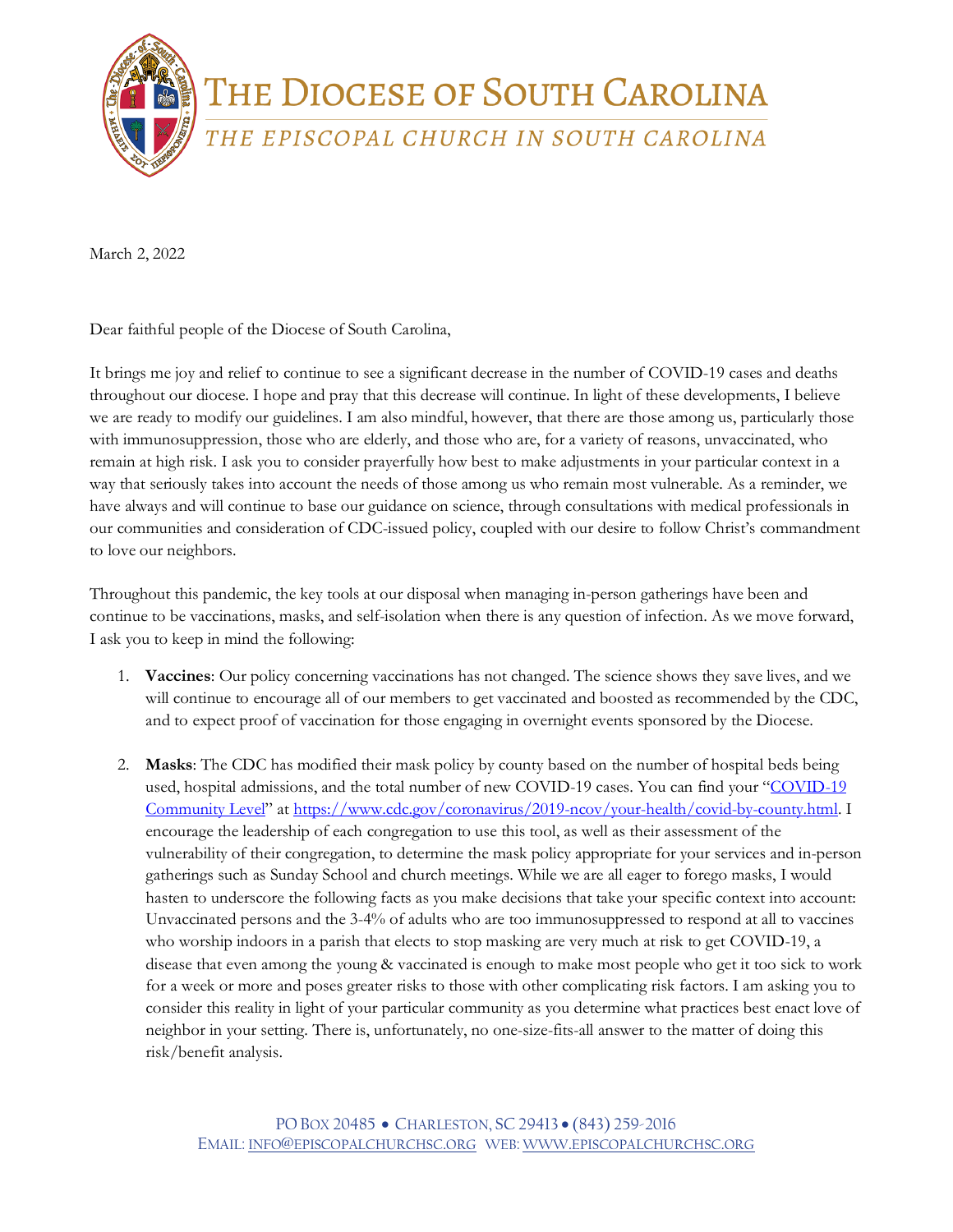- 3. **Self-Quarantine when illness is suspected:** We continue to urge anyone who suspects they are ill with COVID-19 or believes they might have been in close proximity to someone who has the virus to remain at home for the quarantine period recommended by the CDC [\(Learn more at this link\)](https://www.google.com/url?q=https://www.cdc.gov/coronavirus/2019-ncov/your-health/quarantine-isolation.html&source=gmail-imap&ust=1646837545000000&usg=AOvVaw3Lqq6tWEyBREjVeWmvJX2j).
- 4. **Church-sponsored social events**: We are thankful that we are now able to gather for social events, sharing food, and fellowship. However, it is still advisable to consider keeping events on the small side when fully indoors, and hosting large gatherings outside, weather permitting.
- 5. **Communion/The Common Cup**: It has been more than two years since we have participated in communion of two kinds. There is not substantive medical evidence to suggest that it safe to partake of the common cup in our context. We simply lack scientific information that informs one way or the other the risks of chalice-sharing during COVID-19 pandemic. This is an infection that is highly present in saliva. While there have been studies conducted in past decades that indicate transmission of disease through the common cup is rare, we do not have data on that question for this current pandemic. We are therefore in the position of making decisions without scientific reassurance, when it comes to the matter of returning to the common cup. I therefore **strongly recommend** the practice of intinction, administered by the Eucharistic Minister (not with self-intinction by individual communicants) as the safest method of receiving the wine. That said, and understanding the strong desire many of you have to move forward in light of current numbers to offer the common cup again, I will support congregations that practice communion in one or two kinds. I ask that local leaders make this determination, taking into account factors such as the identified community risk level in your local community, as well as indicators within your congregation that can inform the most prudent, pastoral course for you in your setting. If you return to the common cup, I would urge you to make clear that communion in one kind is a complete reception of the sacrament, and I would ask that you make intinction (offered in a safe way with a separate cup) always available as an option.

Please keep in mind that CDC community risk levels take into account three key metrics:

- New COVID-19-related hospitalizations over a seven-day period;
- The percentage of inpatient beds currently occupied by COVID-19 patients; and
- The total number of new cases in the community over the past seven days.

These metrics focus attention on what risk level a community can sustain without overtaxing hospitals and medical resources. This focus is important for us to keep in view, as our actions may impact our neighbors who have other medical needs that cannot be properly addressed should medical resources become overwhelmed.

I want to reiterate, that as we contemplate a path that will allow us to return to church services and gatherings as we held them prior to the pandemic, it is important to remember that some people in our congregations may not be ready to attend without a mask or participate in a common cup. I expect all congregations will ensure all feel welcome to attend and practice the precautions they believe are necessary. Showing respect for their precautions is a way of loving our neighbor. Also, we should be especially mindful of those in our congregations who are immunocompromised or facing a greater risk to COVID-19 than most others. I ask that you make reasonable accommodations as possible and appropriate to ensure that all are welcome.